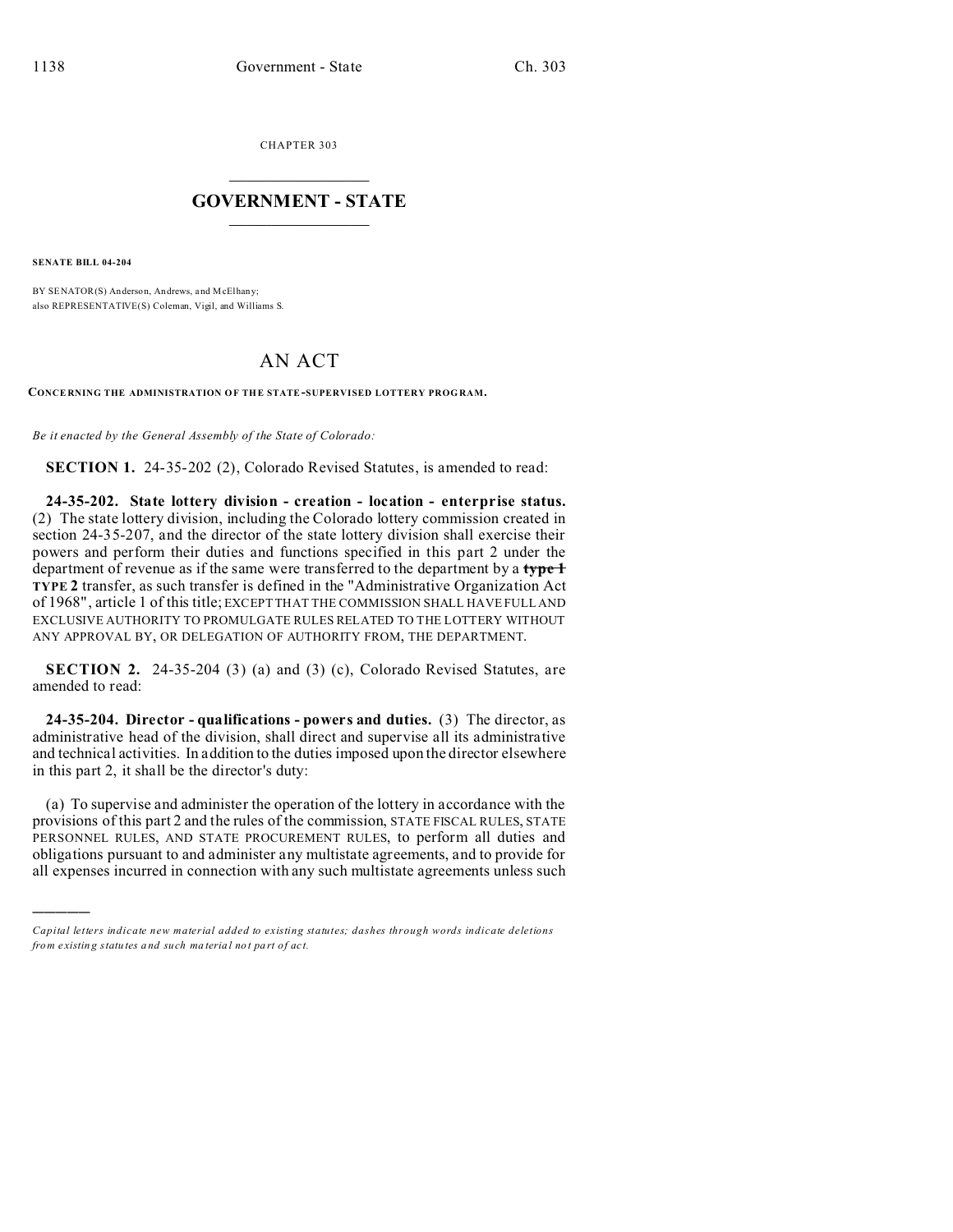expenses are otherwise provided for in such multistate agreements;

(c) To employ and direct such personnel as may be necessary to carry out the purposes of this part 2, but no person shall be employed who has been convicted of a felony or gambling-related offense, notwithstanding the provisions of section 24-5-101. The director by agreement may secure and, pursuant to section 24-35-210 (2), provide payment for such services as  $he$  THE DIRECTOR may deem necessary from any department, agency, or unit of the state government and may employ and compensate such consultants and technical assistants as may be required and as otherwise permitted by law. THE DIRECTOR SHALL ENSURE THAT THE DIVISION CONDUCTS FULL CRIMINAL BACKGROUND INVESTIGATIONS OF VENDORS, OFFICERS OF LICENSED SALES AGENTS, MEMBERS OF THE COMMISSION, AND DIVISION EMPLOYEES AS ARE NECESSARY TO ENSURE THE SECURITY AND INTEGRITY OF THE OPERATION OF THE STATE LOTTERY. THE EXECUTIVE DIRECTOR MAY REQUEST THE DIVISION OF GAMING TO PERFORM SUCH INVESTIGATIONS ON MEMBERS OF THE COMMISSION, DIVISION EMPLOYEES, AND VENDORS.

**SECTION 3.** The introductory portion to 24-35-205 (1) and 24-35-205 (4) and (6), Colorado Revised Statutes, are amended, and the said 24-35-205 is further amended BY THE ADDITION OF THE FOLLOWING NEW SUBSECTIONS, to read:

**24-35-205. Contractors supplying services, equipment, or materials - gaming equipment - disclosures.** (1) Any person, firm, association, or corporation, referred to in this section as "supplier", which THAT enters into a contract to supply SERVICES, EQUIPMENT, OR MATERIALS OR gaming materials or equipment for use in the operation of the state lottery shall first disclose to the lottery commission:

(4) No person, firm, association, or corporation contracting to supply SERVICES, EQUIPMENT, OR MATERIALS OR gaming equipment or materials to the state for use in the operation of the state lottery shall be directly or indirectly connected with any person, firm, association, or corporation licensed as a sales agent under this part 2, any employee of the department of revenue, the director, or the members of the commission.

(6) No contract for the supply of SERVICES, EQUIPMENT, OR MATERIALS OR gaming materials or equipment for use in the operation of the state lottery shall be enforceable against the state if the provisions of this section are not complied with.

(11) THE REQUIREMENTS OF THE PROCUREMENT CODE, ARTICLES 101 TO 112 OF THIS TITLE, SHALL APPLY TO ALL CONTRACTS ENTERED INTO BY THE LOTTERY. THE EXECUTIVE DIRECTOR SHALL ENSURE THAT ANY COMPETITIVE SOLICITATION PROCESS CONDUCTED BY THE LOTTERY IS DESIGNED TO ENCOURAGE BROAD VENDOR COMPETITION.

(12) THE EVALUATION TEAM FOR ANY BID FOR A CONTRACT FOR SERVICES, EQUIPMENT, OR MATERIALS OR FOR THE PURCHASE OR LEASE OF GAMING EQUIPMENT AND MATERIALS, THE AMOUNT OF WHICH BID IS IN EXCESS OF ONE MILLION DOLLARS, SHALL INCLUDE AN INDIVIDUAL WHO IS NEITHER EMPLOYED BY NOR AFFILIATED WITH THE DIVISION AND WHO POSSESSES SPECIFIC EXPERTISE IN THE PROCUREMENT OF THE SERVICES, EQUIPMENT, OR MATERIALS OR IN THE PURCHASE OR LEASE OF THE GAMING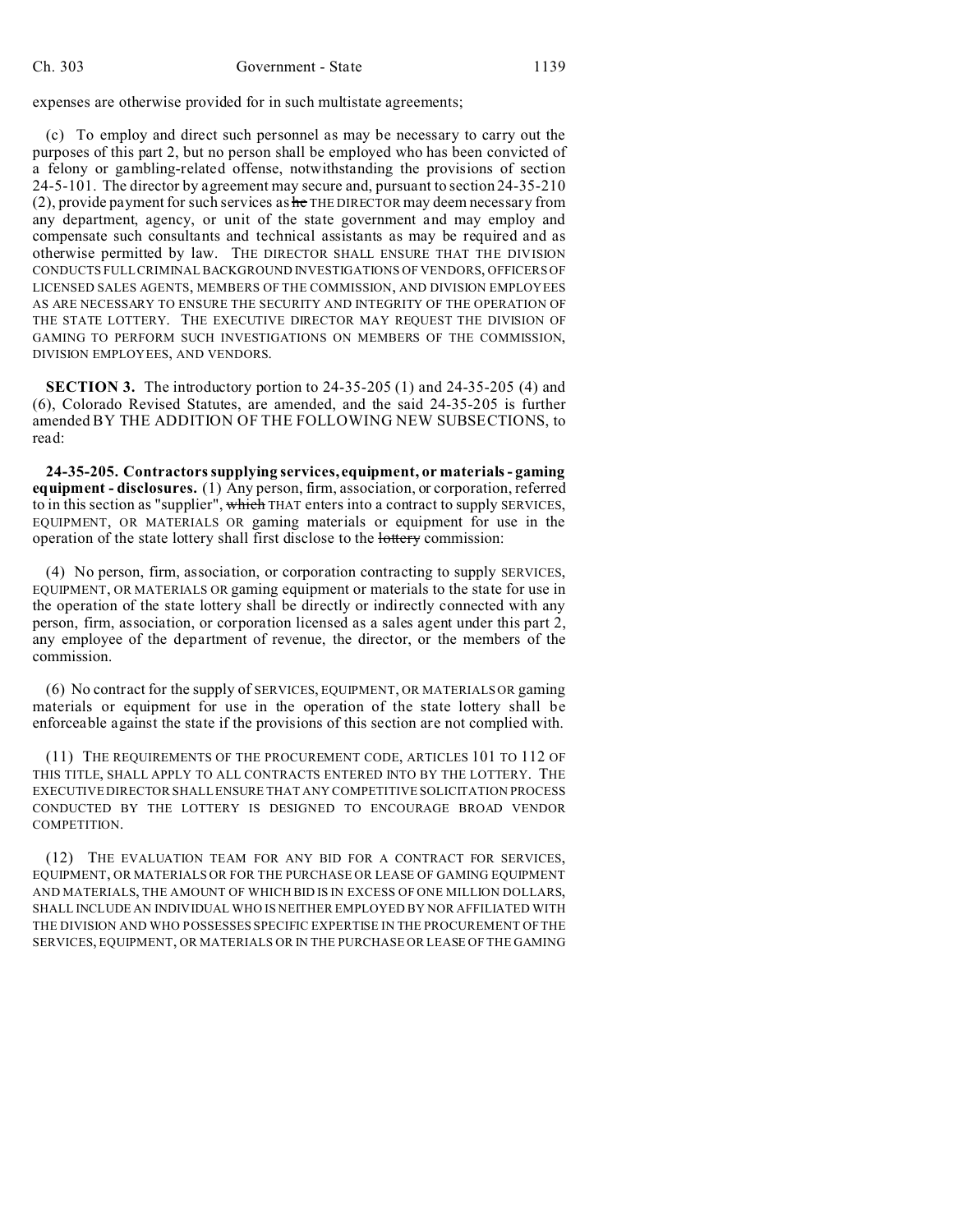EQUIPMENT OR MATERIALS THAT ARE THE SUBJECT OF THE BID. SUCH INDIVIDUAL SHALL BE SELECTED BY THE EXECUTIVE DIRECTOR IN ACCORDANCE WITH THE REQUIREMENTS OF THIS SUBSECTION (12).

**SECTION 4.** 24-35-207 (6) and (8), Colorado Revised Statutes, are amended to read:

**24-35-207. Colorado lottery commission - creation.** (6) Commission members shall receive as compensation for their services UP TO one hundred dollars PER MONTH for each day they are in attendance at any MONTH IN WHICH THERE IS AN official commission meeting and shall be reimbursed for necessary traveling and other reasonable expenses incurred in the performance of their official duties. Upon appointment, and prior to confirmation by the senate, each member shall file with the secretary of state a financial disclosure statement in the form required to be filed by elected state officials. Such statement shall be renewed as of each January 1 during the member's term of office. The chairman CHAIRPERSON of the lottery commission shall also be reimbursed for necessary traveling and other reasonable expenses incurred in the performance of his OR HER duties related to his OR HER participation on the three-member panel established in sections 24-35-205 (5) (a) and 24-35-206 (3).

(8) A majority of the commission shall constitute a quorum, and the concurrence of a majority of the commission shall be required for any final determination by the commission. The commission shall keep a complete and accurate AUDIO record of all its meetings FOR A PERIOD OF AT LEAST THREE YEARS.

**SECTION 5.** 24-35-209 (1) (b) and (1) (e), Colorado Revised Statutes, are amended, and the said 24-35-209 (1) is further amended BY THE ADDITION OF THE FOLLOWING NEW PARAGRAPHS, to read:

**24-35-209. Conflict of interest.** (1) Members of the commission and employees of the division are declared to be positions of public trust and, therefore, in order to insure the confidence of the people of the state in the integrity of the division, its employees, and the commission, the following restrictions shall apply:

(b) No member of the commission or employee of the division, including the director, and no member of their immediate families, shall receive any gift, gratuity, employment, or other thing of value from any person, corporation, association, or firm that contracts with or that offers services, supplies, materials, or equipment used by the division in the normal course of its operations. except that such persons may accept on an infrequent basis in the normal course of business certain nonpecuniary items of insignificant value, as shall be recommended by the director and as shall be established by the commission by rule and regulation promulgated pursuant to section  $24 - 35 - 208$  (1).

(e) In no event shall a member of the commission or employee of the division or any member of their immediate families accept any item permitted by paragraph (b) of this subsection (1) if such acceptance is based on an agreement or understanding that such person's vote, opinion, judgment, or actions will thereby be influenced.

(f) NO MEMBER OF THE COMMISSION OR EMPLOYEE OF THE DIVISION WHO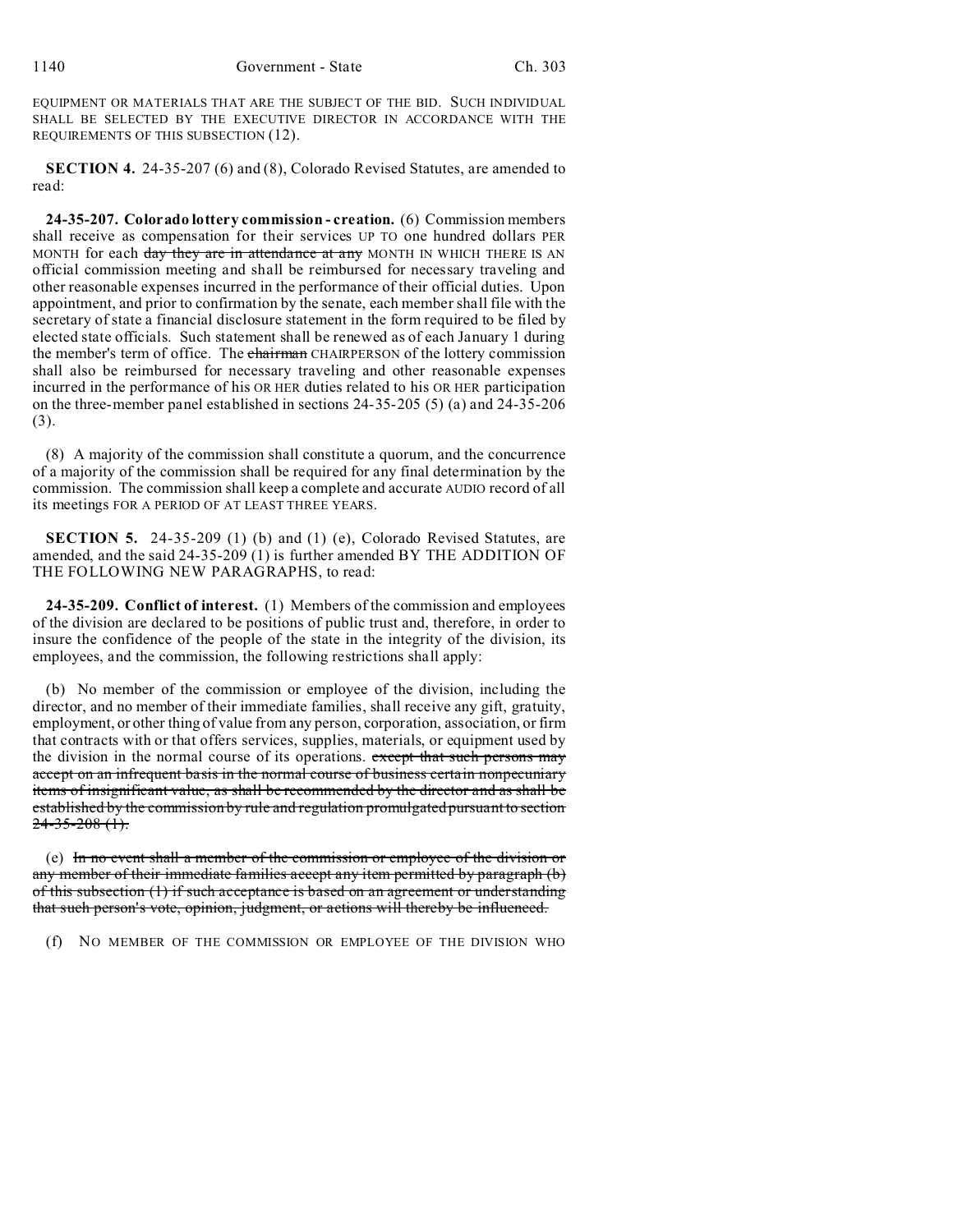TERMINATES HIS OR HER RELATIONSHIP WITH THE COMMISSION OR THE DIVISION SHALL, FOR A PERIOD OF ONE YEAR FROM THE DATE OF TERMINATION OF MEMBERSHIP ON THE COMMISSION OR EMPLOYMENT WITH THE DIVISION, AS APPLICABLE, ACCEPT EMPLOYMENT WITH ANY LOTTERY VENDOR OR REPRESENT ANY LOTTERY VENDOR BEFORE THE DIVISION OR THE COMMISSION.

(g) THE COMMISSION SHALL ADOPT BY RULE A CODE OF ETHICS THAT SHALL BE BINDING UPON ALL OF ITS MEMBERS. EACH MEMBER OF THE COMMISSION SHALL COMPLETE TRAINING AT LEAST ONCE EACH YEAR ON THE CODE AND SHALL FURTHER CERTIFY ON AN ANNUAL BASIS THAT HE OR SHE IS KNOWLEDGEABLE ABOUT THE CODE AND HAS NO CONFLICTS OF INTEREST PROSCRIBED BY THIS SECTION.

**SECTION 6.** 24-35-210 (4.1) (a), Colorado Revised Statutes, is amended, and the said 24-35-210 is further amended BY THE ADDITION OF A NEW SUBSECTION, to read:

**24-35-210. Lottery fund.** (1.5) THE DIVISION SHALL DEPOSIT ALL LIQUIDATED DAMAGES INTO THE LOTTERY FUND, AND ANY REVENUES RECEIVED FROM LIQUIDATED DAMAGES SHALL NOT BE EXPENDED BY THE DIVISION UNLESS APPROPRIATED BY THE GENERAL ASSEMBLY. THE DIVISION SHALL NOT RECEIVE ANY GOODS OR SERVICES IN LIEU OF AN ASSESSMENT OF LIQUIDATED DAMAGES, NOR SHALL THE DIVISION REQUIRE A VENDOR TO PURCHASE GOODS AND SERVICES IN LIEU OF AN ASSESSMENT OF LIQUIDATED DAMAGES.

(4.1) (a) The amount to be transferred from the lottery fund to the conservation trust fund shall be forty percent of the net proceeds of the lottery for the preceding fiscal quarter after payment of the expenses of the division and any prizes for the lottery and after reserving sufficient moneys, as of the end of the fiscal year, to ensure the operation of the lottery for the ensuing fiscal year. THE MONEYS RESERVED BY THE LOTTERY SHALL BE HELD IN CASH AND INVESTMENTS. Beginning with the fourth quarter of fiscal year 1998-99, and each fiscal year thereafter, distributions of net lottery proceeds to the conservation trust fund shall be made in accordance with the provisions of section 33-60-104 (1) (a), C.R.S.

**SECTION 7.** 24-35-211 (1) and (2), Colorado Revised Statutes, are amended, and the said 24-35-211 is further amended BY THE ADDITION OF A NEW SUBSECTION, to read:

**24-35-211. Audits and annual reports.** (1) The lottery fund shall be audited at least annually by or under the direction of the state auditor, who shall submit a report of the audit to the legislative audit committee. THE ANNUAL AUDIT SHALL INCLUDE COMPLIANCE WITH SECTION THREE OF ARTICLE XXVII OF THE STATE CONSTITUTION. The expenses of the audit shall be paid from the lottery fund.

(2) The commission and director shall make an annual report by March 1 of each year to the governor, THE LEGISLATIVE AUDIT COMMITTEE, AND THE JOINT BUDGET COMMITTEE that shall include a summary of the division's activities for the previous year, a DETAILED statement of lottery revenues, prize disbursements, expenses of the division, allocation of remaining revenues, and any recommendations for change in the statutes which THAT the commission or director deems necessary or desirable. The report shall be public.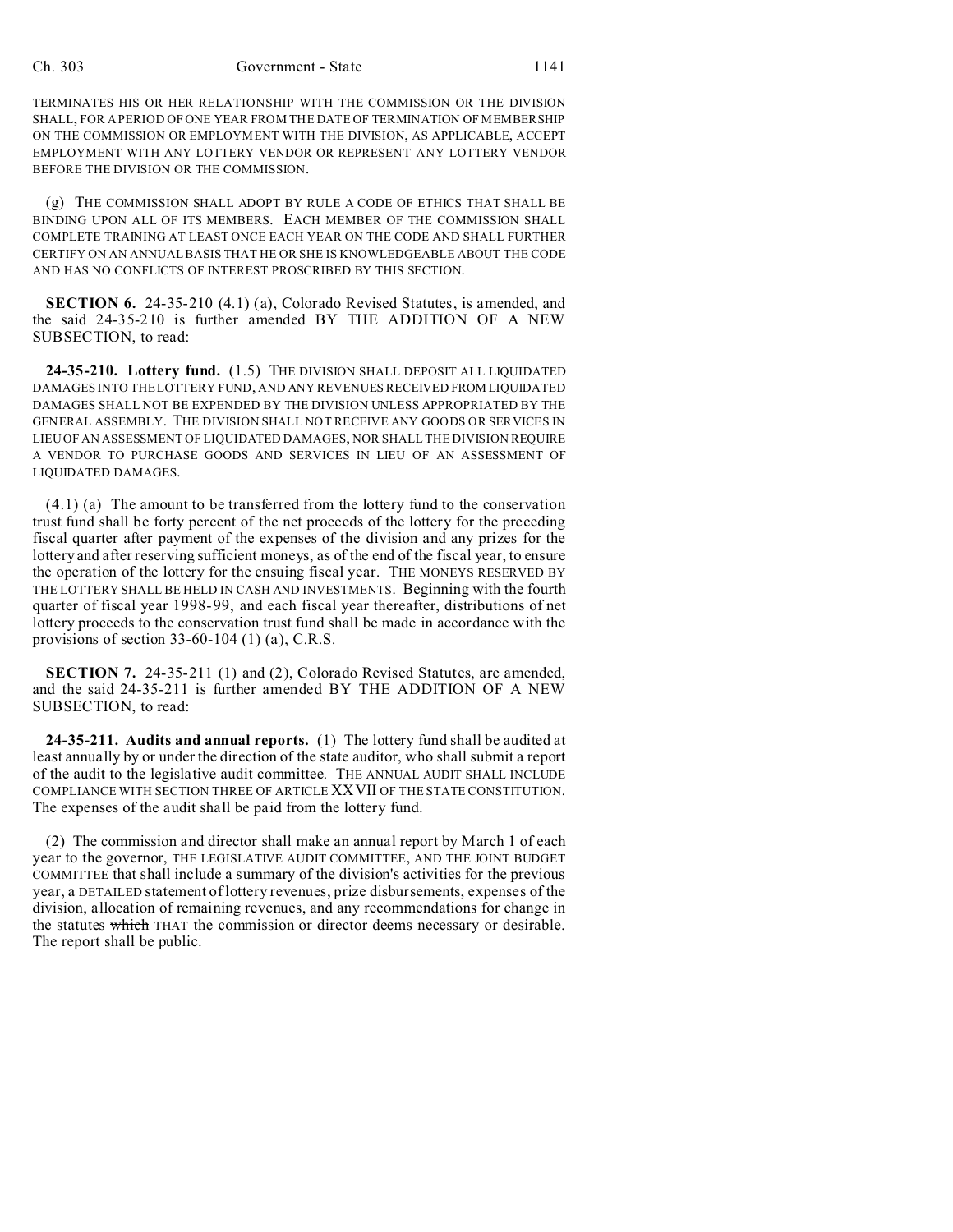(3) THE DIRECTOR SHALL EVALUATE THE LOTTERY'S EXPENDITURES TO DETERMINE AREAS WHERE THE EXPENDITURES MAY BE REDUCED WITH THE GOAL OF INCREASING NET PROCEEDS AS A PERCENTAGE OF SALES PAID TO THE BENEFICIARIES. NOT LATER THAN JULY 1, 2005, THE DIRECTOR SHALL REPORT TO THE GOVERNOR, THE LEGISLATIVE AUDIT COMMITTEE, AND THE JOINT BUDGET COMMITTEE ON ANY RECOMMENDATIONS HE OR SHE DESIRES TO MAKE BASED UPON THE EVALUATION.

**SECTION 8.** 24-35-212 (5) (d), Colorado Revised Statutes, is amended to read:

**24-35-212. Prizes.** (5) (d) If forfeited by the lottery winner, the non-cash prize shall be disbursed as determined by the director SOLD AT FAIR MARKET VALUE. THE PROCEEDS OF THE SALE SHALL BE TRANSMITTED TO THE STATE TREASURER FOR DISBURSEMENT IN ACCORDANCE WITH THE REQUIREMENTS OF SECTION 26-13-118 (3),C.R.S.

**SECTION 9.** 24-35-218 (1) (c) (I), (1) (c) (III), (1) (c) (V), (1) (c) (VI), and (1) (c) (VIII), Colorado Revised Statutes, are amended, and the said 24-35-218 (1) (c) is further amended BY THE ADDITION OF A NEW SUBPARAGRAPH, to read:

**24-35-218. Division subject to termination.** (1) (c) In conducting the analysis and evaluation required by subparagraph  $(II)$  of paragraph  $(b)$  of this subsection  $(1)$ , the state auditor shall take into consideration, but not be limited to considering, the following factors:

(I) The amount of revenue generated by the lottery for the conservation trust fund and the percentage that such amount bears to total state revenues ITS BENEFICIARIES AS SPECIFIED IN ARTICLE XXVII OF THE STATE CONSTITUTION;

(III) An evaluation of the performance CONTRACTS, AND COMPLIANCE WITH SUCH CONTRACTS, of lottery equipment contractors and licensed sales agents;

(V) The competitive effect of the lottery on other forms of legal gambling in the state, both profit and nonprofit in nature;

(VI) A REPORT ON THE RESULTS OF THE ANALYSIS PREPARED BY THE DIVISION ON THE socioeconomic profile of persons who play the lottery, INCLUDING INFORMATION COMPARING THE RESULTS OF PAST ANALYSES TO ASSESS THE MOVEMENT OF PERSONS FROM VARIOUS CATEGORIES;

(VIII) Whether AN EVALUATION OF THE EFFECTIVENESS AND EFFICIENCY OF the division's complaint, investigation, and disciplinary procedures; adequately protect the public;

(XII) A REPORT ON ANY GIFTS AND GRATUITIES RECEIVED BY MEMBERS OF THE COMMISSION AND EMPLOYEES OF THE DIVISION.

**SECTION 10. Effective date.** This act shall take effect July 1, 2004.